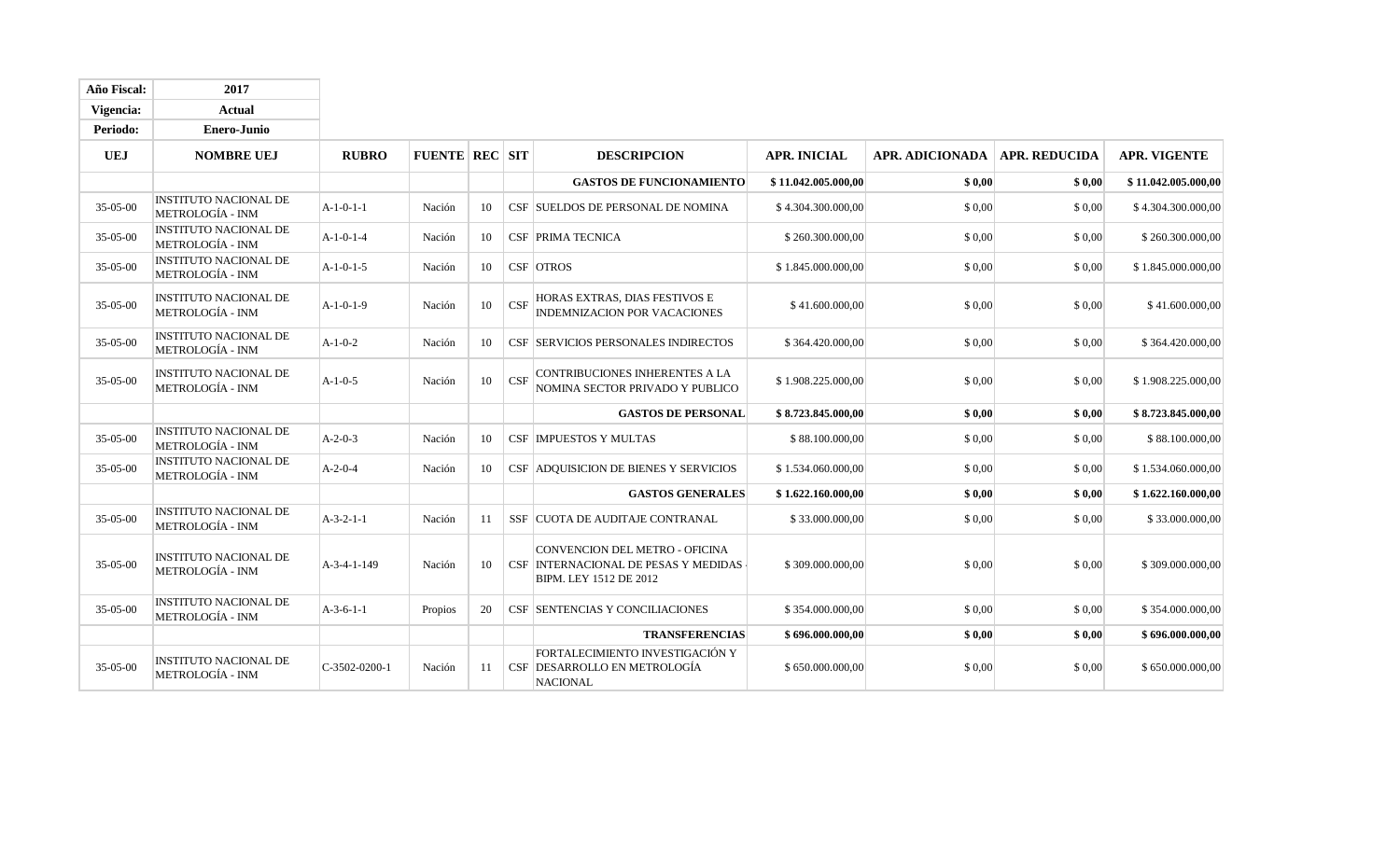| Año Fiscal: | 2017                                                    |                 |                       |    |                         |                                                                                                                                                     |                     |                                 |        |                     |
|-------------|---------------------------------------------------------|-----------------|-----------------------|----|-------------------------|-----------------------------------------------------------------------------------------------------------------------------------------------------|---------------------|---------------------------------|--------|---------------------|
| Vigencia:   | <b>Actual</b>                                           |                 |                       |    |                         |                                                                                                                                                     |                     |                                 |        |                     |
| Periodo:    | <b>Enero-Junio</b>                                      |                 |                       |    |                         |                                                                                                                                                     |                     |                                 |        |                     |
| <b>UEJ</b>  | <b>NOMBRE UEJ</b>                                       | <b>RUBRO</b>    | <b>FUENTE REC SIT</b> |    |                         | <b>DESCRIPCION</b>                                                                                                                                  | <b>APR. INICIAL</b> | APR. ADICIONADA   APR. REDUCIDA |        | <b>APR. VIGENTE</b> |
| 35-05-00    | <b>INSTITUTO NACIONAL DE</b><br><b>METROLOGÍA - INM</b> | $C-3502-0200-2$ | Nación                | 11 |                         | FORTALECIMIENTO LA OFERTA DE<br>SERVICIOS EN LA SUBDIRECCIÓN DE<br>CSF METROLOGÍA FÍSICA DEL INSTITUTO<br>NACIONAL DE METROLOGÍA<br><b>NACIONAL</b> | \$1.800.000.000,00  | \$0,00                          | \$0,00 | \$1.800.000.000,00  |
| 35-05-00    | <b>INSTITUTO NACIONAL DE</b><br>METROLOGÍA - INM        | C-3502-0200-3   | Nación                | 11 |                         | FORTALECIMIENTO DE LA<br>METROLOGÍA QUÍMICA Y<br>CSF BIOMEDICINA EN EL INSTITUTO<br>NACIONAL DE METROLOGÍA<br><b>NACIONAL</b>                       | \$1.200.000.000,00  | \$0,00                          | \$0,00 | \$1.200.000.000,00  |
| 35-05-00    | <b>INSTITUTO NACIONAL DE</b><br>METROLOGÍA - INM        | $C-3502-0200-4$ | Nación                | 11 | $\overline{\text{CSF}}$ | DESARROLLO DE LAS CAPACIDADES<br>DE MEDICIÓN A NIVEL NACIONAL                                                                                       | \$650.000.000,00    | \$0,00                          | \$0,00 | \$650.000.000,00    |
| 35-05-00    | <b>INSTITUTO NACIONAL DE</b><br>METROLOGÍA - INM        | C-3599-0200-1   | Nación                | 11 | CSF                     | ADECUACIÓN MODERNIZACION Y<br>MANTENIMIENTO DE LA SEDE DEL<br><b>INSTITUTO NACIONAL DE METROLOGIA</b><br><b>EN BOGOTA</b>                           | \$1.501.094.592,00  | \$0,00                          | \$0,00 | \$1.501.094.592,00  |
| 35-05-00    | <b>INSTITUTO NACIONAL DE</b><br>METROLOGÍA - INM        | $C-3599-0200-1$ | Propios               | 20 | CSF                     | ADECUACIÓN MODERNIZACION Y<br>MANTENIMIENTO DE LA SEDE DEL<br>INSTITUTO NACIONAL DE METROLOGIA<br><b>EN BOGOTA</b>                                  | \$349.000.000,00    | \$0,00                          | \$0,00 | \$349.000.000,00    |
| 35-05-00    | <b>INSTITUTO NACIONAL DE</b><br><b>METROLOGÍA - INM</b> | C-3599-0200-2   | Propios               | 20 | $\mathbf{C}$            | ACTUALIZACIÓN DEL SISTEMA DE<br>CLIMATIZACION DE LOS LABORATORIO<br>DEL INSTITUTO NACIONAL DE<br><b>METROLOGÍA NACIONAL</b>                         | \$900.000.000,00    | \$0,00                          | \$0,00 | \$900.000.000,00    |
| 35-05-00    | <b>INSTITUTO NACIONAL DE</b><br><b>METROLOGÍA - INM</b> | C-3599-0200-3   | Nación                | 11 |                         | <b>FORTALECIMIENTO DE LAS</b><br>CSF TECNOLOGIAS DE INFORMACIÓN Y<br>REDES EN EL INM NACIONAL                                                       | \$852.000.000,00    | \$0,00                          | \$0,00 | \$852.000.000,00    |
|             |                                                         |                 |                       |    |                         | <b>INVERSION</b>                                                                                                                                    | \$7.902.094.592,00  | \$0,00                          | \$0,00 | \$7.902.094.592,00  |
|             |                                                         |                 |                       |    |                         | <b>TOTAL</b>                                                                                                                                        | \$18.944.099.592,00 | \$0,00                          | \$0,00 | \$18.944.099.592,00 |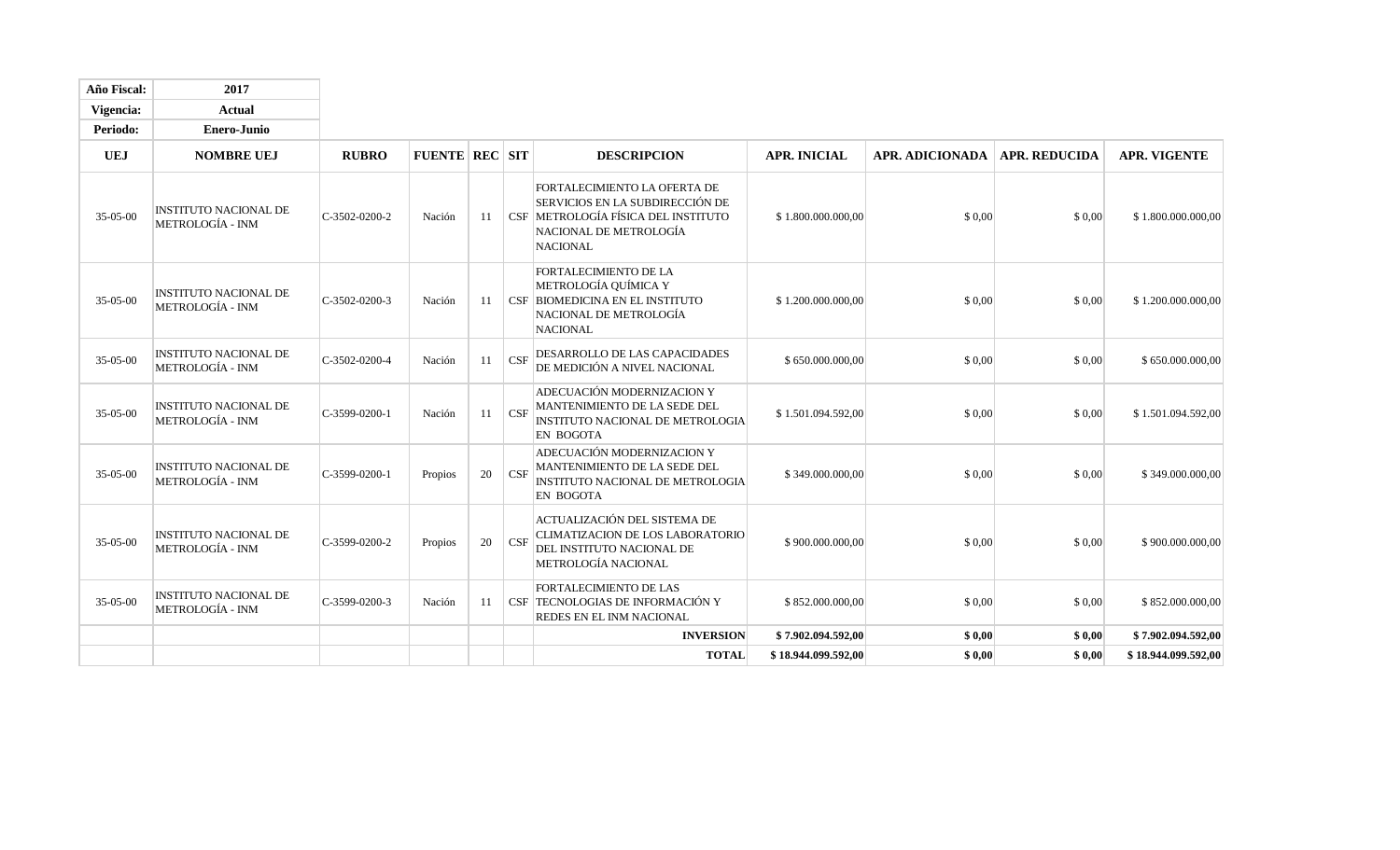| Año Fiscal:    | 2017                                                    |                 |                      |                     |                        |                    |                    |                    |                    |
|----------------|---------------------------------------------------------|-----------------|----------------------|---------------------|------------------------|--------------------|--------------------|--------------------|--------------------|
| Vigencia:      | <b>Actual</b>                                           |                 |                      |                     |                        |                    |                    |                    |                    |
| Periodo:       | Enero-Junio                                             |                 |                      |                     |                        |                    |                    |                    |                    |
| <b>UEJ</b>     | <b>NOMBRE UEJ</b>                                       | <b>RUBRO</b>    | <b>APR BLOQUEADA</b> | CDP                 | <b>APR. DISPONIBLE</b> | <b>COMPROMISO</b>  | <b>OBLIGACION</b>  | <b>ORDEN PAGO</b>  | <b>PAGOS</b>       |
|                |                                                         |                 | \$0.00               | \$10.523.630.471,53 | \$518.374.528,47       | \$5.342.028.373,30 | \$4.853.298.388,01 | \$4.668.506.722,01 | \$4.668.506.722,01 |
| 35-05-00       | <b>INSTITUTO NACIONAL DE</b><br>METROLOGÍA - INM        | $A-1-0-1-1$     | \$0,00               | \$4.304.300.000,00  | \$0,00                 | \$2.091.116.410,00 | \$2.091.116.410,00 | \$2.091.116.410,00 | \$2.091.116.410,00 |
| 35-05-00       | <b>INSTITUTO NACIONAL DE</b><br>METROLOGÍA - INM        | $A-1-0-1-4$     | \$0,00               | \$260.300.000,00    | \$0,00                 | \$129.783.632,00   | \$129.783.632,00   | \$129.783.632,00   | \$129.783.632,00   |
| 35-05-00       | <b>INSTITUTO NACIONAL DE</b><br>METROLOGÍA - INM        | $A-1-0-1-5$     | \$0,00               | \$1.845.000.000,00  | \$0,00                 | \$541.187.277,00   | \$541.187.277,00   | \$541.187.277,00   | \$541.187.277,00   |
| 35-05-00       | INSTITUTO NACIONAL DE<br><b>METROLOGÍA - INM</b>        | $A-1-0-1-9$     | \$0,00               | \$41.600.000,00     | \$0,00                 | \$24.119.730,00    | \$24.119.730,00    | \$24.119.730,00    | \$24.119.730,00    |
| 35-05-00       | <b>INSTITUTO NACIONAL DE</b><br>METROLOGÍA - INM        | $A-1-0-2$       | \$0,00               | \$338.416.667,00    | \$26.003.333,00        | \$338.416.667,00   | \$196.679.667,00   | \$194.029.667,00   | \$194.029.667,00   |
| 35-05-00       | INSTITUTO NACIONAL DE<br>METROLOGÍA - INM               | $A-1-0-5$       | \$0,00               | \$1.908.225.000,00  | \$0,00                 | \$1.032.218.918,00 | \$1.032.218.918,00 | \$980.340.734,00   | \$980.340.734,00   |
|                |                                                         |                 | \$0,00               | \$8.697.841.667,00  | \$26.003.333,00        | \$4.156.842.634,00 | \$4.015.105.634,00 | \$3.960.577.450,00 | \$3.960.577.450,00 |
| 35-05-00       | INSTITUTO NACIONAL DE<br>METROLOGÍA - INM               | $A-2-0-3$       | \$0,00               | \$76.723.000,00     | \$11.377.000,00        | \$76.723.000,00    | \$76.723.000,00    | \$76.723.000,00    | \$76.723.000,00    |
| 35-05-00       | <b>INSTITUTO NACIONAL DE</b><br><b>METROLOGÍA - INM</b> | $A-2-0-4$       | \$0,00               | \$1.386.680.804,53  | \$147.379.195,47       | \$875.661.009,12   | \$528.668.023,83   | \$398.404.541,83   | \$398.404.541,83   |
|                |                                                         |                 | \$0,00               | \$1.463.403.804,53  | \$158.756.195,47       | \$952.384.009,12   | \$605.391.023,83   | \$475.127.541,83   | \$475.127.541,83   |
| 35-05-00       | <b>INSTITUTO NACIONAL DE</b><br><b>METROLOGÍA - INM</b> | $A-3-2-1-1$     | \$0,00               | \$0,00              | \$33.000.000,00        | \$ 0.00            | \$0,00             | \$0,00             | \$0,00             |
| 35-05-00       | <b>INSTITUTO NACIONAL DE</b><br><b>METROLOGÍA - INM</b> | A-3-4-1-149     | \$0,00               | \$309.000.000,00    | \$0,00                 | \$179.416.730,18   | \$179.416.730,18   | \$179.416.730,18   | \$179.416.730,18   |
| $35 - 05 - 00$ | <b>INSTITUTO NACIONAL DE</b><br><b>METROLOGÍA - INM</b> | $A-3-6-1-1$     | \$ 0.00              | \$53.385.000,00     | \$300.615.000,00       | \$53.385.000,00    | \$53.385.000,00    | \$53.385.000,00    | \$53.385.000,00    |
|                |                                                         |                 | \$0,00               | \$362.385.000,00    | \$333.615.000,00       | \$232.801.730,18   | \$232.801.730,18   | \$232.801.730,18   | \$232.801.730,18   |
| 35-05-00       | <b>INSTITUTO NACIONAL DE</b><br><b>METROLOGÍA - INM</b> | $C-3502-0200-1$ | \$0,00               | \$446.248.318,00    | \$203.751.682,00       | \$161.729.024,50   | \$29.220.100,50    | \$29.220.100,50    | \$29.220.100,50    |